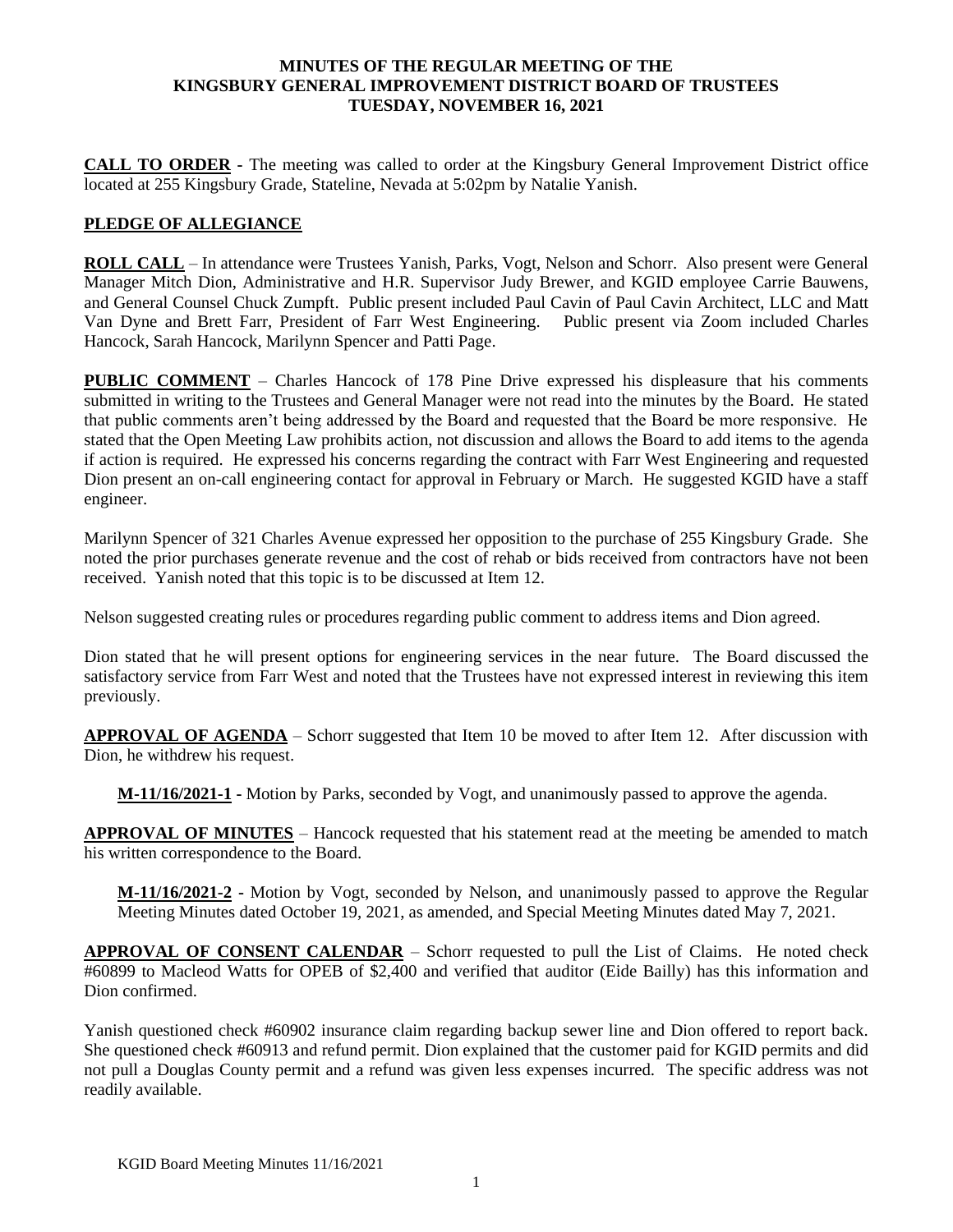**M-11/16/2021-3 -** Motion by Parks, seconded by Nelson, and passed to approve the Consent Calendar Item A: List of Claims in the amount of \$207,600.98 as represented by check numbers 60888 through 60984.

### **NEW BUSINESS**

# **NO ACTION TOOK PLACE ON THE FOLLOWING ITEMS:**

# **INFORMATION ONLY ON SERVLINE RESIDENTIAL WATER LEAK LOSS FEE DECREASE:** Judy

Brewer provided a report in writing.

Brewer reported there is a rate reduction as of September 1, 2021, by \$0.25 per month for the ServLine leak loss program. A credit for \$0.75 (for three months) will be issued with the December statement and the new monthly rate will be \$1.30. Dion explained there is no administrative fee collected. This will be a credit on the bill.

Nelson requested a public service notice. Brewer confirmed a new flyer regarding service information will go out with the next statements.

## **FOR INFORMATION AND POSSIBLE ACTION:**

#### **SELECTION OF CONTRACTOR TO REPAIR SINKHOLE AT 202 TRAMWAY DRIVE:** Garden provided a report in writing.

Dion explained this sink hole has been previously discussed and has grown. The pilot holes were inconclusive and has become a traffic obstacle and unsafe if not seen by drivers. The contractor will perform exploratory work and repairs with a "not to exceed price" which can be completed during the winter, with weather permitting.

Van Dyne addressed another sink hole at Quaking Aspen caused by ground water and remedied with drainage. He confirmed this sink hole is growing and he provided his endorsement of White Rock Construction. The Board discussed the exploratory work and Dion explained that a site visit with the contractor explained the work needed. Nelson questioned the distribution of costs in the estimate and Dion responded that the uncertainty of the work was challenging but the contractor confirmed they will adhere to the estimate.

Yanish suggested mitigating KGID's liability with cones at the location. Zumpft explained that Douglas County's position is that that the road replacement is their responsibility and maintenance, and repair is the responsibility of KGID. Yanish suggested requesting assistance from Douglas County. Vogt stated her support to complete the repairs now due to the safety issue with possible reimbursement later. Repairs and maintenance responsibilities were further discussed.

Dion suggested proceeding with this repair and request reimbursement from the county at the Board's direction. Parks stated this should have been addressed with the county two years ago.

**M-11/16/2021-4 -** Motion by Parks, seconded by Schorr, and unanimously passed to authorize the General Manager to engage White Rock Construction, Inc., for construction services to address and repair a sinkhole at 202 Tramway Drive, for a cost not to exceed \$21,000 with a reimbursement request sent to Douglas County.

### **ARCHITECTURAL SERVICES SELECTION:** Dion provided a reported in writing.

Dion explained that the facilities program will require architectural services for project management, design and oversight. After on-site visits and interviews, they selected Paul Cavin Architect, LLC as best qualified and recommend a 3-year contract with extension to address facility issues. This will include work in the buildings or for sprung structures as items in on-call services contract.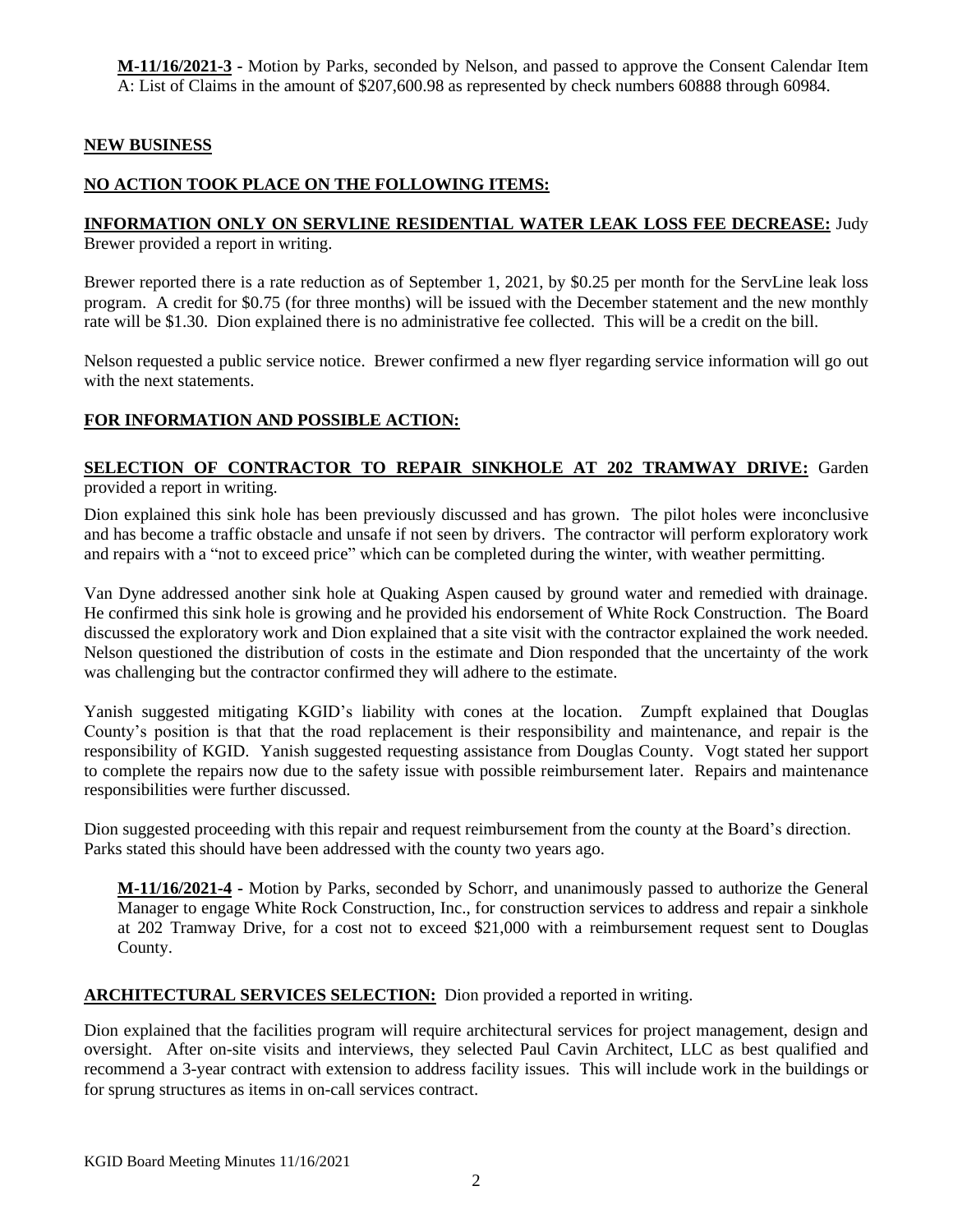Paul Cavin explained his business structure and staff in detail to the Board. He specializes in Public Works and Public Agencies including projects in Tahoe Basin, Washoe and Douglas Counties. He addressed the factors in winter weather projects. Dion noted his extensive experience within Douglas County School District and other projects.

Cavin addressed the fee schedule presented which is for time and materials. Most contracts will be fixed fee, with project detail and scope of work. Dion explained the architect's involvement as the lead instead of Farr West for this project. He explained that he is requesting authority to engage in the contract, and Nelson stated she would like to review the contract.

Yanish discussed recommendations with Van Dyne. Cavin explained that he is generally the Prime Design Consultant for buildings and facilities (vertical above ground) and contracts with engineers as needed. Farr West and Cavin confirmed their ability to work together.

Dion confirmed each project will be reviewed and approved individually. Cavin explained to the Board that the bid process will determine the cost of the projects and he will provide an opinion of probable cost through the design phase. Construction cost increases were discussed. Nelson verified that the selection committee contacted prior clients. Dion explained that architectural services will be needed for the facilities in the yard, offices and pump stations.

Van Dyne explained Farr West's general contract information.

Schorr questioned Nelson's request regarding reviewing the contract and she confirmed it does not need to be part of the motion. The task order was discussed. Dion confirmed it is the general services contract as previously approved. Nelson suggested the contract be provided for future items.

Hancock stated that the Farr West contract was initiated in 2009 and added the annual cost increases for each line item are not competitively bid.

Brett Farr, President of Farr West Engineering explained that professional services for engineering in Nevada are prohibited to be competitively bid or priced. Bids are prohibited and selection must be based on qualifications. Hancock requested the district review the contract and consider other engineers' qualifications.

**M-11/16/2021-5 -** Motion by Nelson, seconded by Vogt, and unanimously passed to authorize the General Manager to engage Paul Cavin Architect LLC as an on-call Architectural Services for the District for a period of three-years, with one one-year extension.

# **APPEAL OF THE ADMINISTRATIVE DECISION REGARDING SUSPENSION OF SERVICE COSTS FOR 116 CYPRESS WAY, STATELINE, NV (KEARNS):** Dion provided a report in writing.

Dion confirmed that this property is deemed unoccupiable, but the owner intends to repair the house and make additional improvements. The owner indicated that delays are a result of challenges related to getting contractors to perform the work. He explained that an extension was denied, and the owner is appealing. They are billed for snow and general service, but usage and base rate are not charged. He is requesting reimbursement plus additional suspension for a specified period of time of a year or more.

The appeal is submitted under special consideration as the Board deems appropriate. Vogt stated her opposition to the request. The fiscal impact is \$90 for October and November plus each additional month provided as extension. Yanish stated that when her condo caught fire from the neighbor, she paid the base rate for many years.

Zumpft added that the district has fixed costs for service and the property still benefits from water service in the case of a fire.

Patti Page requested confirmation of the motion and Nelson amended her motion to provide clarification. Page offered support for the Board's decision based on a portion of fixed costs.

KGID Board Meeting Minutes 11/16/2021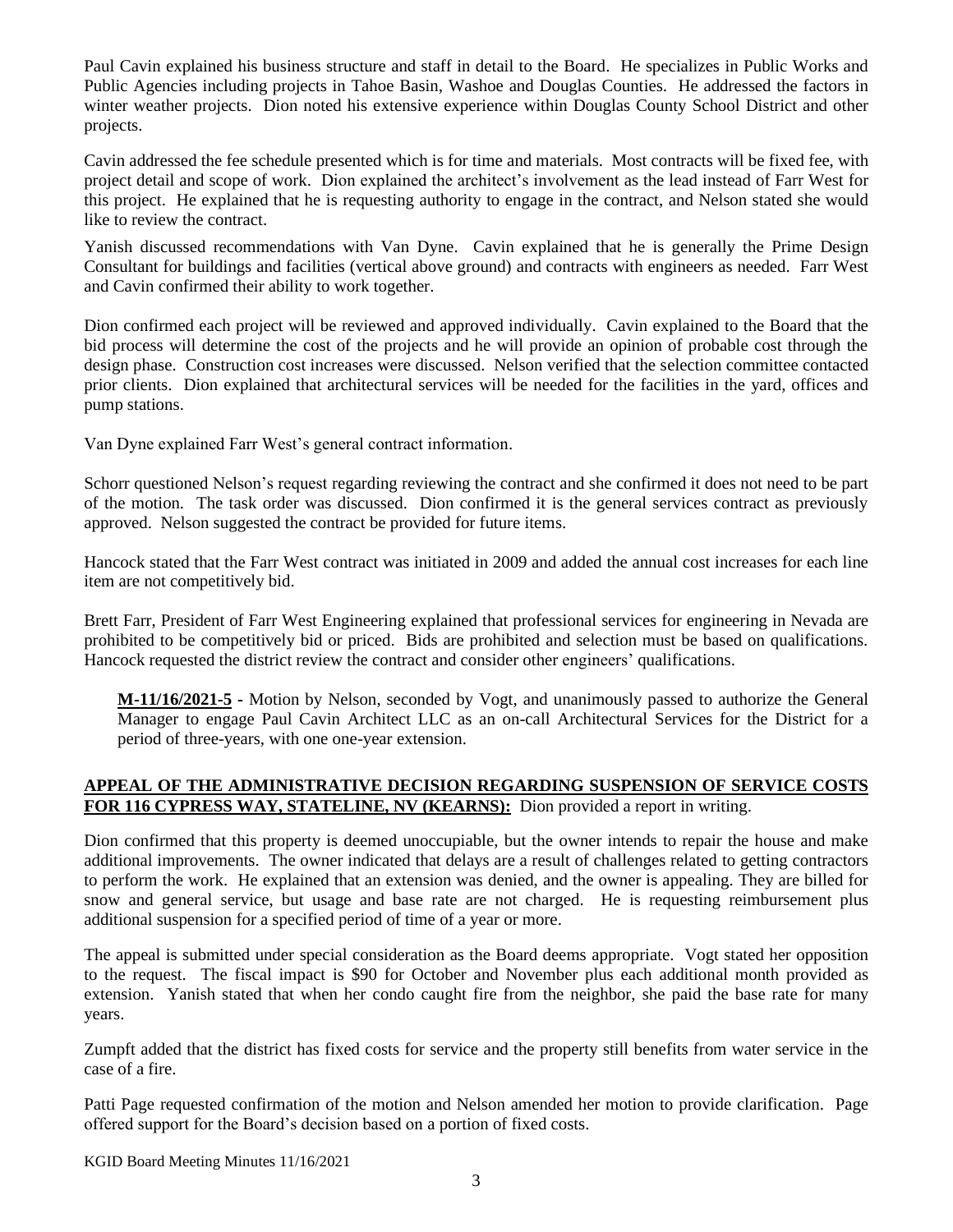**M-11/16/2021-6 -** Motion by Nelson, seconded by Vogt, and unanimously approved to deny customer's request.

## **DISCUSSION AND POSSIBLE ACTION REGARDING THE PURCHASE OF 255 KINGSBURY GRADE:** Dion provided a report in writing.

Dion stated that the board requested financial perspective on the options. He summarized that the needs assessment has not changed and reflects the requirements for facilities. He noted the comparison of purchase of 255 Kingsbury versus improvements to 160 Pineridge and in-house expenses that were possibly understated. Inhouse expense includes project oversight for an 18-month construction project for Dion and other employees. He reviewed the project options and provided sales comparisons for other commercial real estate.

Yanish disclosed that she is an active real estate agent, and she is not acting as agent for KGID. She is participating in the discussion solely as a member of the board and not is any professional capacity.

Dion explained that the current building is in escrow and is contingent upon receiving a special use permit as a condition to convert a portion of the property. The County master plan encourages mixed use. The mixed use of the Pine Ridge and Kingsbury buildings was also discussed.

The building purchase was reviewed along with income and expenses, layout and parking. Dion explained that 160 Pine Ridge has limitations such as parking and unknown construction issues. He confirmed either building would function and require improvements.

Parks disagreed with the price calculations for the two buildings as presented. Dion explained the calculations based on the total purchase price per square foot then assigned to each, not an actual price as both were purchased together in a lump sum.

Dion provided additional considerations and indicated there is 1,000 sqft of space available at 255 Kingsbury available for document storage. He reviewed the needs of the employees and vehicle storage. He noted the challenges of having employees check in to three different locations. The board discussed public perspective and necessary public access with compliance of regulations.

Nelson reviewed the purchase price and estimated improvement costs. Parking shortages for each of the buildings were reviewed. Potential property line adjustments for 298 Kingsbury were discussed as a means to make the Pine Ridge building more suitable.

Vogt stated her concerns developing Pine Ridge with construction costs and remodel issues for such an old building. She stated her support of the purchase at 255 Kingsbury. Schorr agreed.

Schorr noted the concerns of the uncertainty of the remodel cost. He supports storing equipment at the top of Kingsbury, selling the other two buildings, and purchasing 255 Kingsbury. He stated that the future sale proceeds of the two buildings will likely pay for 255 Kingsbury.

Dion explained that the current listing is soliciting additional offers. Schorr noted the level of effort is minimal at 255 Kingsbury compared to construction at 160 Pineridge.

Yanish stated that there are other resources possibly available to assist with commercial development in the area. She noted the value of development rights. Dion noted funds available for workforce housing and the unfortunate timing for such projects.

Advantages and drawbacks of each building were reviewed along with overview of lease terms for existing tenants.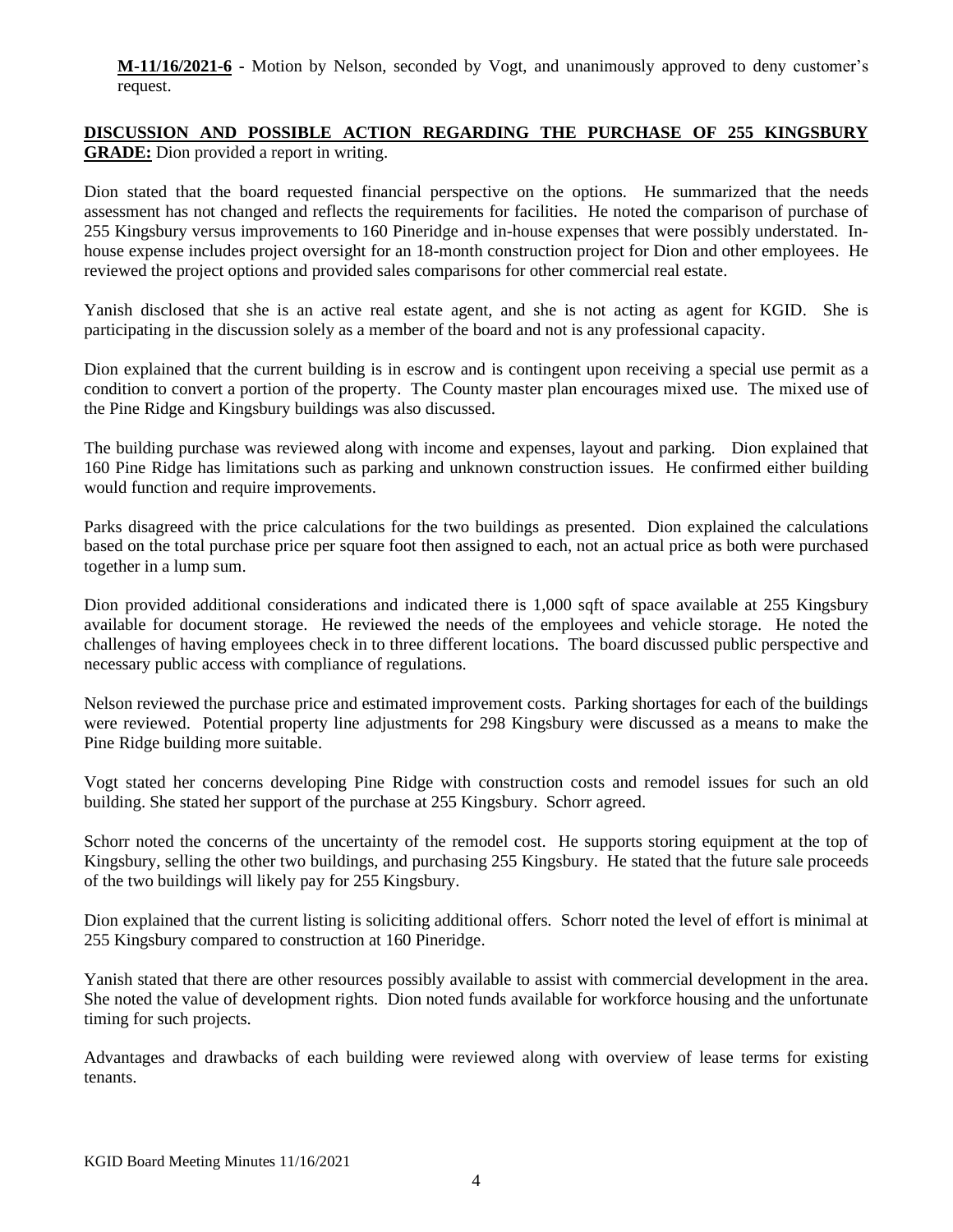Schorr stated his opposition to the remodel. He stated if they are not able to purchase 255 Kingsbury, he recommends a 20-year lease which would be added value to the owner. Parks noted remodel is still needed at 255 Kingsbury for the crew.

Parks stated that materials and finishes at 255 Kingsbury are ostentatious and a KGID building should have standard finishes. She noted that Pine Ridge could be remodeled appropriately with design as needed with costs in mind. She suggested selling 298 Kingsbury with revenues to remodel Pineridge to almost break even. She also cautioned that Pineridge may take a long time to sell as is and KGID may have to hold it. She thinks 298 Kingsbury would be more marketable.

Nelson estimated that retaining the other two buildings would be more expensive. Vogt stated that 255 Kingsbury is closer to completion and is a better option compared to the uncertainty of Pineridge. Nelson added that the construction costs have increased significantly.

Van Dyne stated that Pineridge may be too small for future needs, including potential snow removal or plumbing needs.

Patti Page of 167 Juniper Drive noted the board approved the prior real estate purchase. She stated her opposition to purchasing 255 Kingsbury Grade, noting the \$5K in monthly rent and insufficient crew space or parking for equipment. She stated her opposition to covering snow removal equipment with taxpayer funds. She stated her opposition to a remodel cost of \$2M. Page questioned why the other real estate property was approved for purchase. Zumpft confirmed that public comment is not a question-and-answer session and Yanish acknowledge that her comments have been heard and made part of the record.

Nelson requested additional information regarding the heated storage needs. Dion explained that the street sweeper, vactor trucks, crack sealing equipment and Epoke equipment require protection. He confirmed we do not have much in snow removal equipment. Current storage at Pine Ridge was discussed. The remainder of needed storage is for shelter to other vehicles from weather which is prematurely deteriorating from both sun and snow. Parks noted that either building will require additional equipment storage which can be determined later.

Nelson confirmed that if 255 Kingsbury is purchase, the other two buildings would be sold. Yanish explained that the properties are valuable, but there is a cost of sale such as commissions, escrow fees, etc. She suggested negotiating for the purchase of 255 Kingsbury as the initial step. She detailed the options for each property.

Parks stated she is objects in pursuing the purchase of 255 Kingsbury.

Dion clarified that without an official offer, there would be no confirmation of our assumptions. Zumpft suggested a vote on the direction. Parks requested a real estate opinion on the value and marketability of the two buildings to be sold. Nelson and Parks were not in support of a long- term lease. Vogt supported purchasing the 255 Kingsbury property.

Due to prior commitment, Parks exited the meeting at 8:23 p.m.

Dion stated that if they are preparing an offer, a Trustee should be present in order to convey an interest. Yanish noted that a buyer's agent could be utilized. Yanish expressed her interest in serving on the sub-committee. She confirmed that she would have no fiduciary duty and will not be receiving any payment or commission for the sale of the property. Schorr supported her involvement.

Schorr questioned if Dion would be pursuing the sprung structures. Zumpft confirmed this is not part of this agenda. Dion confirmed that he will present this information in the near future.

**M-11/16/2021-7 -** Motion by Vogt, seconded by Schorr, and unanimously passed to approve staff to work with Trustee Yanish as a sub-committee on exploring the purchase of the building located at 255 Kingsbury Grade, Stateline, Nevada and to report back to the board.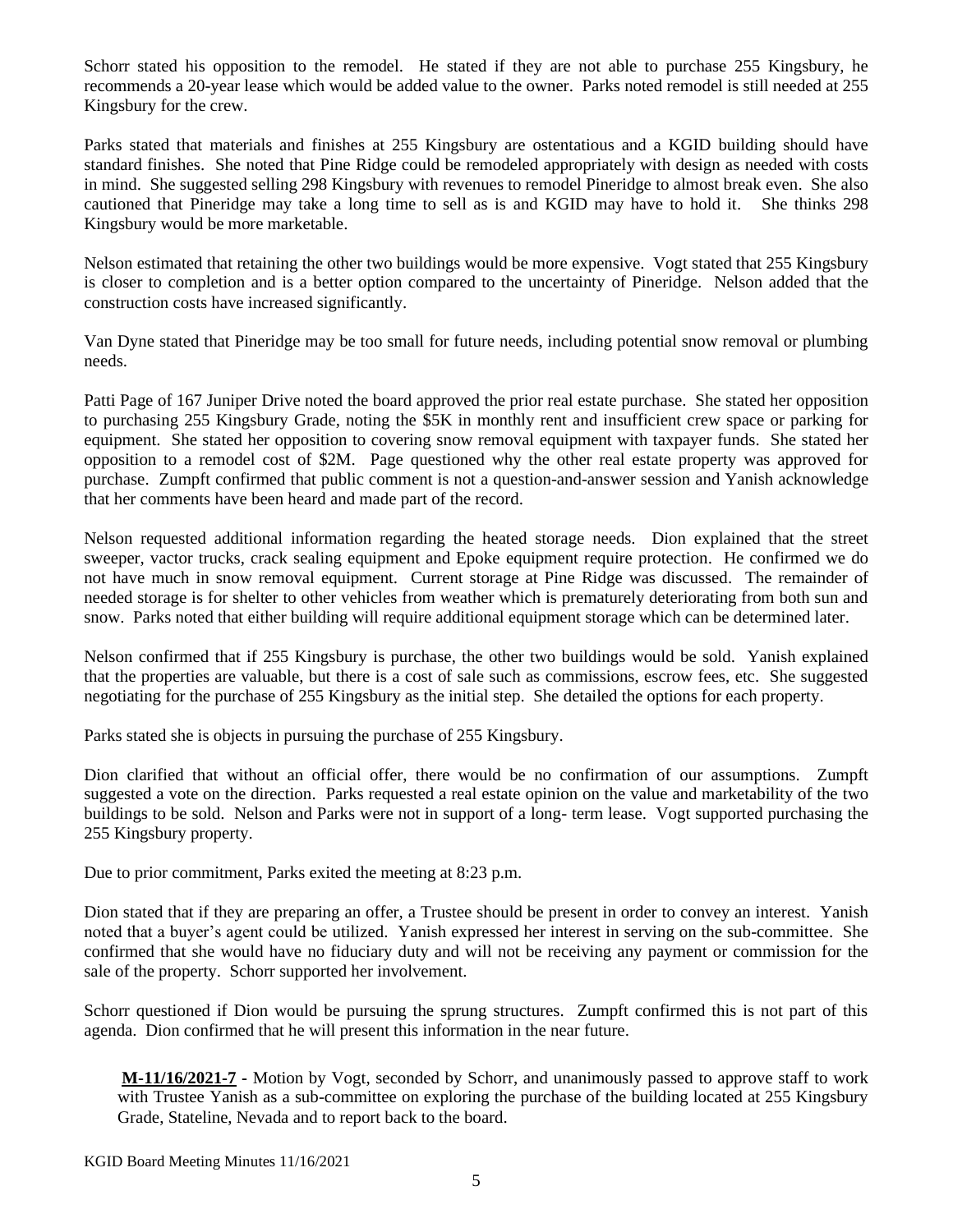# **BOARD REPORTS – None.**

### **STAFF REPORTS** -

**GENERAL MANAGER'S REPORT** – Dion noted the standard report presented in writing. He explained that he is working with the eight other GID's interested in working as a coalition to request funding from the American Recovery Act Funds. Their goal is to include all fifteen GID's as part of the coalition. The goal is to represent KGID at the State. The funding has been identified as County and City funds and the GID's and special districts have not been included. We are seeking infrastructure funds for road, water, and sewer. They are also seeking professional assistance to pursue these grants. They are also using the Nevada League of Cities and Municipalities which has provided assistance in the past.

**UTILITY OPERATIONS SUPERINTENDENT'S REPORT** – Dion noted that the Garden has been working on the Tramway patch. He added that they will be spending a lot of time winterizing the equipment.

**ADMINISTRATIVE AND HUMAN RESOURCES REPORT** – Vogt noted the collective bargaining agreement is coming up in January.

**ACCOUNTANT REPORT** – Nelson questioned why the Office and Facilities rent is \$5K higher for actual than budgeted. Brewer explained that we pay our share of property taxes for the building. Nelson noted this was paid as a cash basis instead of accrued and journal entries should be made. Dion confirmed this was not budgeted in error.

**ATTORNEY'S REPORT** – Zumpft state that he supports the possibility of a policy regarding public comment. He stated that discussion of public comment is expressly allowed. He explained that public officials do not have to explain their decisions. The Attorney General recommends that the board should be cautious during public comment, as deliberation on public comment is different than discussion and the Open Meeting Law can be violated which is why discussion is discouraged. He also explained why answers to specific questions by individual Trustees are cautioned. He explained that after public comment is completed, there may be discussion by and among the Board, but it should not include the constituents.

Zumpft explained that a policy may be an option. He added that the other six government bodies he represents do not have a written policy regarding public comment. He stated that existing policies from others may be available for review as a starting point.

Vogt questioned public texting Trustees during meetings. Zumpft confirmed that he is not aware of any limitations of Trustees from taking information from the public. He added that the public body can determine limitations of use. Dion stated that the texts were useful during earlier zoom meetings to alert the narrator of issues from the viewers.

Nelson verified that public comment can be made and closed with discussion among the Board following. Zumpft suggested any questions regarding district business can be answered by the General Manager.

**ENGINEER'S REPORT** – Van Dyne stated that Tahoe Beach Club has received final approval from NDEP and will be constructing that portion of their system next summer. Van Dyne added that all costs with the Beach Club are reimbursed. The construction inspected is to assure quality to meet the standards for acceptance of the system by KGID. He also identified other projects he is working on.

Brett Farr explained that he discussed concerns regarding costs with Hancock. He noted that each proposal is negotiated but he reminded the board that firms must be chosen based on qualifications. He supports the architect they are hiring and noted his rates are higher than Farr West. He stated that unless there is a flaw in performance, he questioned the basis of complaints regarding costs.